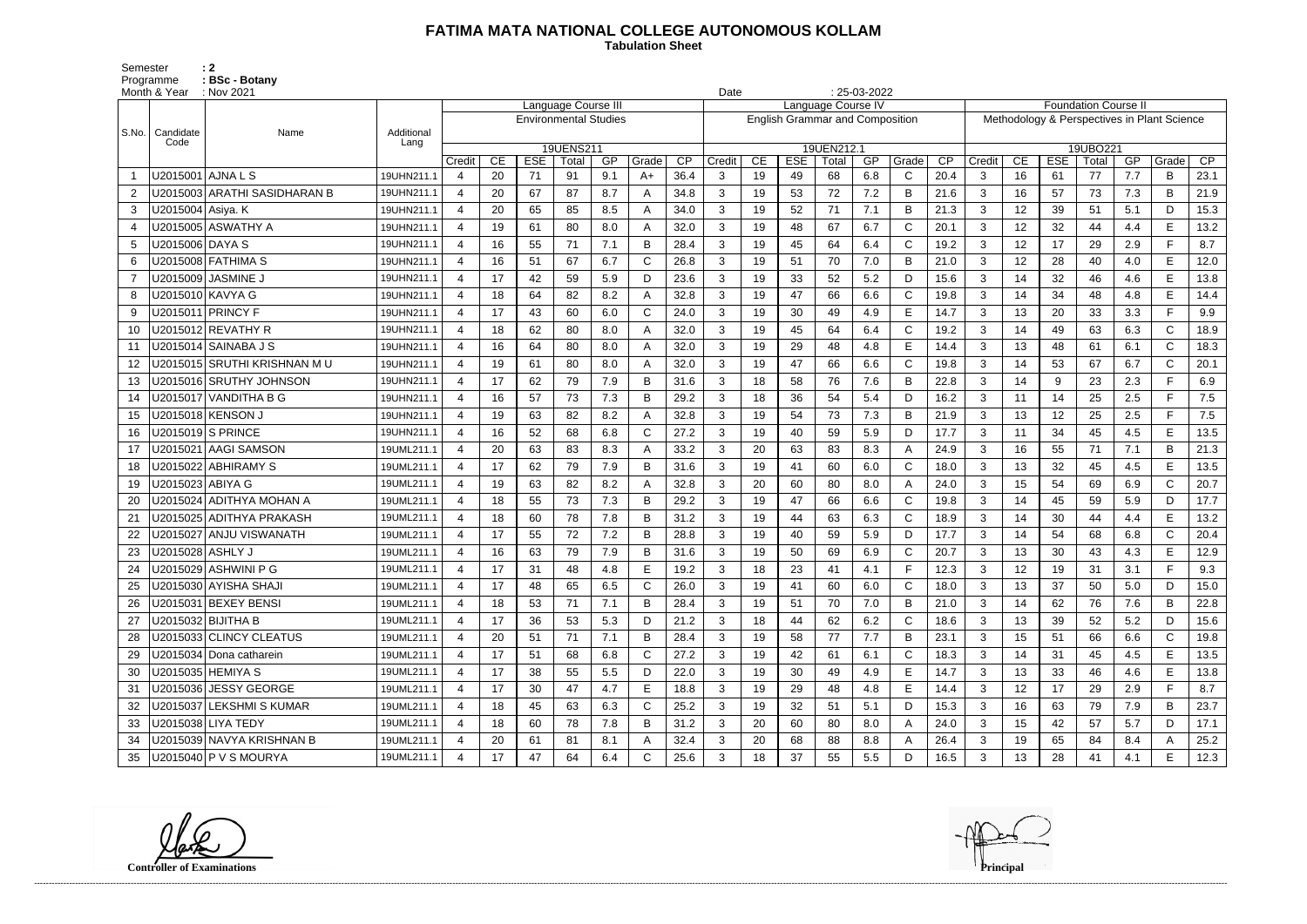|       |                    |                             |                    | Language Course III     |    |                              |           |     |              |                 | Language Course IV |           |                                        |       |     |                |           | <b>Foundation Course II</b>                 |                 |            |          |     |             |                 |  |
|-------|--------------------|-----------------------------|--------------------|-------------------------|----|------------------------------|-----------|-----|--------------|-----------------|--------------------|-----------|----------------------------------------|-------|-----|----------------|-----------|---------------------------------------------|-----------------|------------|----------|-----|-------------|-----------------|--|
|       |                    |                             |                    |                         |    | <b>Environmental Studies</b> |           |     |              |                 |                    |           | <b>English Grammar and Composition</b> |       |     |                |           | Methodology & Perspectives in Plant Science |                 |            |          |     |             |                 |  |
| S.No. | Candidate<br>Code  | Name                        | Additional<br>Lang |                         |    |                              |           |     |              |                 |                    |           |                                        |       |     |                |           |                                             |                 |            |          |     |             |                 |  |
|       |                    |                             |                    |                         |    |                              | 19UENS211 |     |              |                 | 19UEN212.1         |           |                                        |       |     |                |           |                                             |                 |            | 19UBO221 |     |             |                 |  |
|       |                    |                             |                    | Credit                  | CE | <b>ESE</b>                   | Total     | GP. | Grade        | $\overline{CP}$ | Credit             | <b>CE</b> | <b>ESE</b>                             | Total | GP  | Grade          | <b>CP</b> | Credit                                      | <b>CE</b>       | <b>ESE</b> | Total    | GP  | Grade       | $\overline{CP}$ |  |
| 36    |                    | J2015041   PARVATHY S KUMAR | 19UML211.1         |                         | 19 | 49                           | 68        | 6.8 |              | 27.2            |                    | 19        | 43                                     | 62    | 6.2 | $\mathbf{C}$   | 18.6      | 3                                           | 16              | 56         | 72       | 7.2 | B           | 21.6            |  |
| 37    |                    | U2015042 REHNA G            | 19UML211.1         | $\boldsymbol{\Delta}$   | 20 | 56                           | 76        | 7.6 | <sub>B</sub> | 30.4            | 3                  | 19        | 48                                     | 67    | 6.7 | $\sim$<br>U.   | 20.1      | 3                                           | 15              | 62         | 77       | 7.7 | B           | 23.1            |  |
| 38    |                    | U2015043 SONIYA S RAJ       | 19UML211.1         |                         | 20 | 60                           | 80        | 8.0 | $\mathsf{A}$ | 32.0            |                    | 20        | 58                                     | 78    | 7.8 | B              | 23.4      | 3                                           | 18              | 75         | 93       | 9.3 | A+          | 27.9            |  |
| 39    |                    | U2015045 ABHIMON A          | 19UML211.1         | 4                       | 17 | 32                           | 49        | 4.9 |              | 19.6            | 3                  | 19        | 28                                     | 47    | 4.7 | E              | 14.1      | 3                                           | 13              | 36         | 49       | 4.9 | E.          | 14.7            |  |
| 40    |                    | U2015047 AKHIL P S          | 19UML211.1         |                         | 16 | 29                           | 45        | 4.5 |              | 18.0            |                    | 19        | 30                                     | 49    | 4.9 | E.             | 14.7      | 3                                           | 12              | 20         | 32       | 3.2 |             | 9.6             |  |
| 41    | U2015048 AKHIL S   |                             | 19UML211.1         |                         | 17 | 47                           | 64        | 6.4 | ⌒<br>◡       | 25.6            |                    | 17        | 43                                     | 60    | 6.0 | $\sim$<br>◡    | 18.0      | 3                                           | 12              | 19         | 31       | 3.1 |             | 9.3             |  |
| 42    |                    | J2015049 ANANDU M           | 19UML211.1         | $\overline{\mathbf{4}}$ | 16 | 46                           | 62        | 6.2 |              | 24.8            |                    | 17        | 47                                     | 64    | 6.4 | C.             | 19.2      |                                             | 13              | 15         | 28       | 2.8 |             | 8.4             |  |
| 43    |                    | U2015050   DENU DEVARAJ     | 19UML211.1         |                         | 16 | 29                           | 45        | 4.5 |              | 18.0            | 3                  | 18        | 19                                     | 37    | 3.7 |                | 11.1      | 3                                           | 13              | 32         | 45       | 4.5 | E.          | 13.5            |  |
| 44    |                    | U2015051 JITHIN JOHN MOTHA  | 19UML211.1         | $\overline{4}$          | 16 | 35                           | 51        | 5.1 | D            | 20.4            | 3                  | 19        | 46                                     | 65    | 6.5 | $\sim$<br>◡    | 19.5      | 3                                           | 12 <sup>2</sup> | .<br>C     | 17       | 1.7 |             | 5.1             |  |
| 45    |                    | U2015052 K G AMARNATH       | 19UML211.1         |                         | 16 | 31                           | 47        | 4.7 |              | 18.8            |                    | 19        | 28                                     | 47    | 4.7 | E              | 14.1      | 3                                           | 13              | 18         | 31       | 3.1 |             | 9.3             |  |
| 46    |                    | U2015053   MIDHUL M         | 19UML211.1         |                         | 16 | 43                           | 59        | 5.9 | D            | 23.6            | 3                  | 17        | 53                                     | 70    | 7.0 | B              | 21.0      | 3                                           | 12              | 50         | 62       | 6.2 | $\sim$<br>Ü | 18.6            |  |
| 47    |                    | U2015054 ROSHAN CHRISTOPHER | 19UML211.1         |                         | 20 | 65                           | 85        | 8.5 |              | 34.0            |                    | 19        | 62                                     | 81    | 8.1 | $\overline{A}$ | 24.3      | 3                                           | 18              | 56         | 74       | 7.4 | В           | 22.2            |  |
| 48    | U2015055   SAJIN S |                             | 19UML211.1         | $\boldsymbol{\Delta}$   | 20 | 51                           | 71        | 7.1 | B            | 28.4            |                    | 19        | 46                                     | 65    | 6.5 | C.             | 19.5      | 3                                           | 15              | 59         | 74       | 7.4 | B.          | 22.2            |  |

 $\mathscr{L}$ 

**Controller of Examinations Principal**



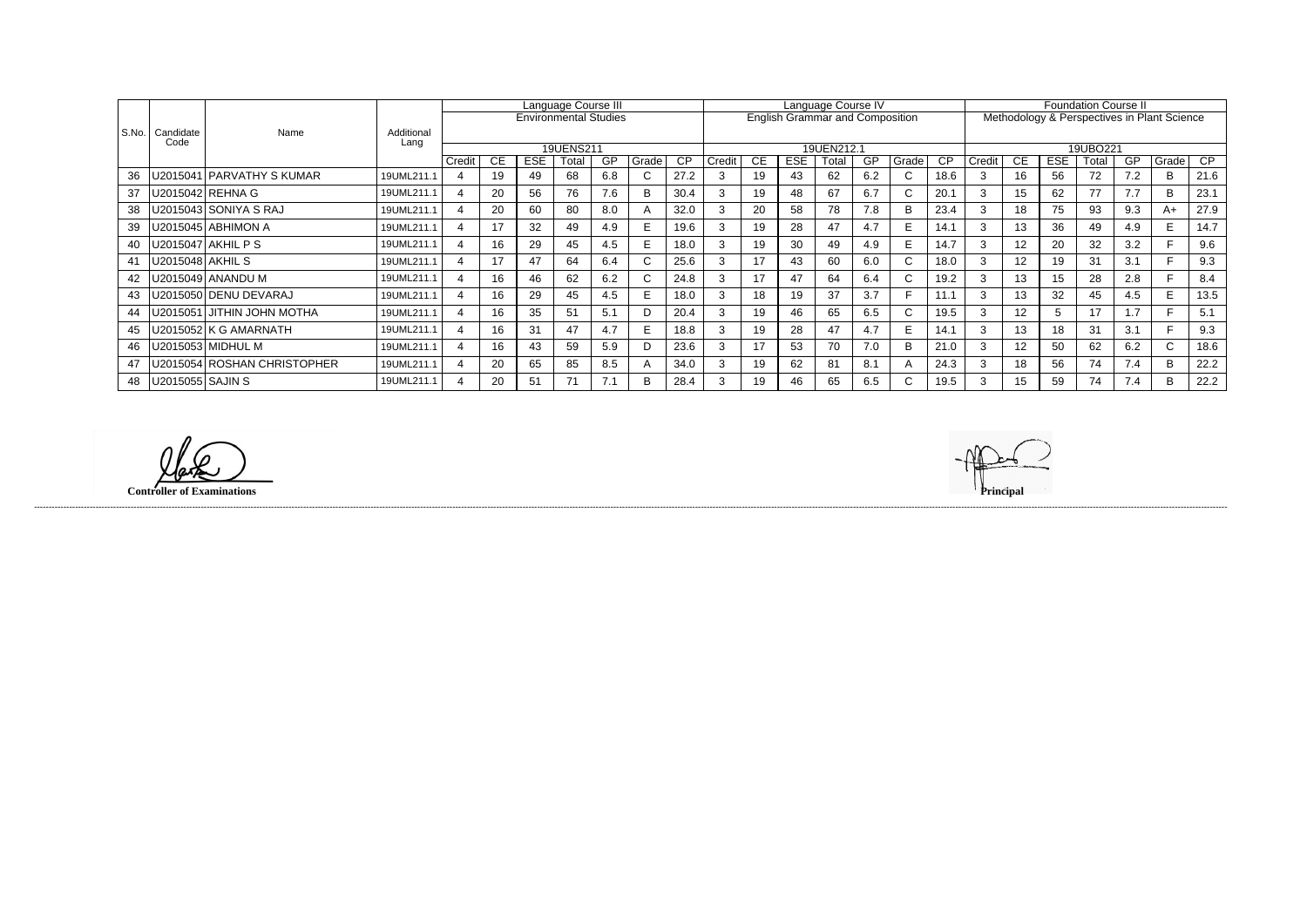|                |                   |                                                      |                          | <b>Complementary Course III</b>  |          |                  |                                      |            |              |              |                                  | <b>Complementary Course IV</b> |                  |             |            |            |             |  |
|----------------|-------------------|------------------------------------------------------|--------------------------|----------------------------------|----------|------------------|--------------------------------------|------------|--------------|--------------|----------------------------------|--------------------------------|------------------|-------------|------------|------------|-------------|--|
|                |                   |                                                      |                          |                                  |          |                  | Inorganic and Bioinorganic Chemistry |            |              |              | <b>Animal Diversity II</b>       |                                |                  |             |            |            |             |  |
| S.No.          | Candidate<br>Code | Name                                                 | Additional<br>Lang       |                                  |          |                  |                                      |            |              |              |                                  |                                |                  |             |            |            |             |  |
|                |                   |                                                      |                          |                                  | CE       |                  | 19UCH231.3                           |            |              | CP           |                                  |                                |                  | 19UZO231.1  |            |            | CP          |  |
|                | U2015001 AJNA L S |                                                      | 19UHN211.1               | Credit<br>$\overline{2}$         | 19       | <b>ESE</b><br>52 | Total<br>71                          | GP<br>7.1  | Grade<br>B   | 14.2         | Credit<br>$\overline{2}$         | CE<br>17                       | <b>ESE</b><br>56 | Total<br>73 | GP<br>7.3  | Grade<br>B | 14.6        |  |
| $\overline{2}$ |                   | U2015003 ARATHI SASIDHARAN B                         | 19UHN211.1               | 2                                | 19       | 54               | 73                                   | 7.3        | B            | 14.6         | $\overline{2}$                   | 17                             | 66               | 83          | 8.3        | A          | 16.6        |  |
| 3              | U2015004 Asiya. K |                                                      | 19UHN211.1               | $\overline{2}$                   | 17       | 41               | 58                                   | 5.8        | D            | 11.6         | $\overline{2}$                   | 12                             | 35               | 47          | 4.7        | E          | 9.4         |  |
| $\overline{4}$ |                   | U2015005 ASWATHY A                                   | 19UHN211.1               | $\overline{2}$                   | 19       | 36               | 55                                   | 5.5        | D            | 11.0         | $\overline{2}$                   | 14                             | 35               | 49          | 4.9        | E          | 9.8         |  |
| 5              | U2015006 DAYA S   |                                                      | 19UHN211.1               | $\overline{2}$                   | 17       | 24               | 41                                   | 4.1        | F            | 8.2          | $\overline{2}$                   | 13                             | 17               | 30          | 3.0        | F          | 6.0         |  |
|                |                   | U2015008 FATHIMA S                                   | 19UHN211.1               | $\overline{2}$                   | 18       | 30               | 48                                   | 4.8        | E            | 9.6          | $\overline{2}$                   | 13                             | 18               | 31          | 3.1        | F          | 6.2         |  |
| 6              |                   |                                                      |                          |                                  |          |                  |                                      |            |              |              |                                  |                                |                  |             |            |            |             |  |
| $\overline{7}$ |                   | U2015009 JASMINE J                                   | 19UHN211.1               | $\overline{2}$                   | 19       | 36               | 55                                   | 5.5        | D            | 11.0         | $\overline{2}$                   | 14                             | 29               | 43          | 4.3        | E          | 8.6         |  |
| 8              | U2015010 KAVYA G  |                                                      | 19UHN211.1               | $\overline{2}$                   | 18       | 37               | 55                                   | 5.5        | D            | 11.0         | $\overline{2}$                   | 13                             | 32               | 45          | 4.5        | E          | 9.0         |  |
| 9              |                   | U2015011 PRINCY F                                    | 19UHN211.1               | $\overline{2}$                   | 17       | 28               | 45                                   | 4.5        | $\mathsf E$  | 9.0          | $\overline{2}$                   | 12                             | 4                | 16          | 1.6        | F          | 3.2         |  |
| 10             |                   | U2015012 REVATHY R                                   | 19UHN211.1               | $\overline{c}$                   | 19       | 44               | 63                                   | 6.3        | $\mathsf{C}$ | 12.6         | $\overline{2}$                   | 14                             | 44               | 58          | 5.8        | D          | 11.6        |  |
| 11             |                   | U2015014 SAINABA J S                                 | 19UHN211.1               | $\overline{2}$                   | 19       | 52               | 71                                   | 7.1        | B            | 14.2         | $\overline{2}$                   | 12                             | 15               | 27          | 2.7        | F          | 5.4         |  |
| 12             |                   | U2015015 SRUTHI KRISHNAN MU                          | 19UHN211.1               | 2                                | 19       | 41               | 60                                   | 6.0        | $\mathsf{C}$ | 12.0         | $\overline{2}$                   | 15                             | 44               | 59          | 5.9        | D          | 11.8        |  |
| 13             |                   | U2015016 SRUTHY JOHNSON                              | 19UHN211.1               | $\overline{2}$                   | 18       | 41               | 59                                   | 5.9        | D            | 11.8         | $\overline{2}$                   | 14                             | Ab               | 14          | 1.4        | F          | 2.8         |  |
| 14             |                   | U2015017 VANDITHA B G                                | 19UHN211.1               | $\overline{2}$                   | 17       | 25               | 42                                   | 4.2        | E            | 8.4          | $\overline{2}$                   | 12                             | 8                | 20          | 2.0        | E          | 4.0         |  |
| 15             |                   | U2015018 KENSON J                                    | 19UHN211.1               | $\overline{2}$                   | 17       | 29               | 46                                   | 4.6        | E            | 9.2          | $\overline{2}$                   | 12                             | 17               | 29          | 2.9        | F          | 5.8         |  |
| 16             |                   | U2015019 S PRINCE                                    | 19UHN211.1               | $\overline{2}$                   | 17       | 17               | 34                                   | 3.4        | F            | 6.8          | $\overline{2}$                   | 12                             | 13               | 25          | 2.5        | F          | 5.0         |  |
| 17             |                   | U2015021 AAGI SAMSON                                 | 19UML211.1               | $\overline{2}$                   | 20       | 66               | 86                                   | 8.6        | A            | 17.2         | $\overline{2}$                   | 15                             | 52               | 67          | 6.7        | C          | 13.4        |  |
| 18             |                   | U2015022 ABHIRAMY S                                  | 19UML211.1               | $\overline{2}$                   | 17       | 21               | 38                                   | 3.8        | E            | 7.6          | $\overline{2}$                   | 12                             | 29               | 41          | 4.1        | E          | 8.2         |  |
| 19             | U2015023 ABIYA G  |                                                      | 19UML211.1               | $\overline{2}$                   | 19       | 51               | 70                                   | 7.0        | B            | 14.0         | $\overline{2}$                   | 15                             | 59               | 74          | 7.4        | B          | 14.8        |  |
| 20             |                   | U2015024 ADITHYA MOHAN A                             | 19UML211.1               | $\overline{2}$                   | 18       | 41               | 59                                   | 5.9        | D            | 11.8         | $\overline{2}$                   | 13                             | 53               | 66          | 6.6        | C          | 13.2        |  |
| 21             |                   | U2015025 ADITHYA PRAKASH                             | 19UML211.1               | $\overline{2}$                   | 17       | 12               | 29                                   | 2.9        | F            | 5.8          | $\overline{2}$                   | 12                             | 31               | 43          | 4.3        | E          | 8.6         |  |
| 22             |                   | U2015027 ANJU VISWANATH                              | 19UML211.1               | $\overline{2}$                   | 17       | 36               | 53                                   | 5.3        | D            | 10.6         | $\overline{2}$                   | 13                             | 28               | 41          | 4.1        | E          | 8.2         |  |
| 23             | U2015028 ASHLY J  |                                                      | 19UML211.1               | $\overline{2}$                   | 17       | 15               | 32                                   | 3.2        | E            | 6.4          | $\overline{2}$                   | 12                             | 9                | 21          | 2.1        | E          | 4.2         |  |
| 24             |                   | U2015029 ASHWINI P G                                 | 19UML211.1               | $\overline{2}$                   | 17       | $\overline{7}$   | 24                                   | 2.4        | E            | 4.8          | $\overline{2}$                   | 12                             | 6                | 18          | 1.8        | E          | 3.6         |  |
| 25             |                   | U2015030 AYISHA SHAJI                                | 19UML211.1               | $\overline{c}$                   | 17       | 29               | 46                                   | 4.6        | E            | 9.2          | $\mathcal{P}$                    | 12                             | 28               | 40          | 4 N        | F          | 8.0         |  |
| 26             |                   | U2015031 BEXEY BENSI                                 | 19UML211.1               | $\overline{2}$                   | 18       | 46               | 64                                   | 6.4        | $\mathsf{C}$ | 12.8         | $\overline{2}$                   | 12                             | 42               | 54          | 5.4        | D          | 10.8        |  |
| 27             |                   | U2015032 BIJITHA B                                   | 19UML211.1               | $\overline{2}$                   | 17       | 6                | 23                                   | 2.3        | F            | 4.6          | $\overline{2}$                   | 13                             | 9                | 22          | 2.2        | F          | 4.4         |  |
| 28             |                   | U2015033 CLINCY CLEATUS                              | 19UML211.1               | $\overline{2}$                   | 19       | 46               | 65                                   | 6.5        | $\mathsf{C}$ | 13.0         | $\overline{2}$                   | 16                             | 67               | 83          | 8.3        | A          | 16.6        |  |
| 29             |                   | U2015034 Dona catharein                              | 19UML211.1               | $\overline{2}$                   | 18       | 14               | 32                                   | 3.2        | F            | 6.4          | $\overline{2}$                   | 13                             | 20               | 33          | 3.3        | F          | 6.6         |  |
| 30             |                   | U2015035 HEMIYA S                                    | 19UML211.1               | $\overline{2}$                   | 17       | 28               | 45                                   | 4.5        | E            | 9.0          | $\overline{2}$                   | 11                             | 18               | 29          | 2.9        | F          | 5.8         |  |
| 31             |                   | U2015036 JESSY GEORGE                                | 19UML211.1               | $\overline{2}$                   | 17       | 8                | 25                                   | 2.5        | F            | 5.0          | $\overline{2}$                   | 12                             | 20               | 32          | 3.2        | F          | 6.4         |  |
| 32             |                   | U2015037 LEKSHMI S KUMAR                             | 19UML211.1               | $\overline{2}$                   | 18       | 42               | 60                                   | 6.0        | $\mathsf{C}$ | 12.0         | $\overline{2}$                   | 14                             | 45               | 59          | 5.9        | D          | 11.8        |  |
| 33             |                   | U2015038 LIYA TEDY                                   | 19UML211.1               | $\overline{2}$                   | 18       | 41               | 59                                   | 5.9        | D            | 11.8         | $\overline{c}$                   | 13                             | 36               | 49          | 4.9        | E          | 9.8         |  |
|                |                   |                                                      |                          |                                  |          |                  |                                      |            |              |              |                                  |                                |                  |             |            |            |             |  |
|                |                   |                                                      |                          |                                  |          |                  |                                      |            |              |              |                                  |                                |                  |             |            |            |             |  |
| 34<br>35       |                   | U2015039 NAVYA KRISHNAN B<br>U2015040   P V S MOURYA | 19UML211.1<br>19UML211.1 | $\overline{2}$<br>$\overline{2}$ | 20<br>17 | 71<br>42         | 91<br>59                             | 9.1<br>5.9 | $A+$<br>D    | 18.2<br>11.8 | $\overline{c}$<br>$\overline{a}$ | 18<br>13                       | 70<br>6          | 88<br>19    | 8.8<br>1.9 | Α<br>F     | 17.6<br>3.8 |  |

**Controller of Examinations**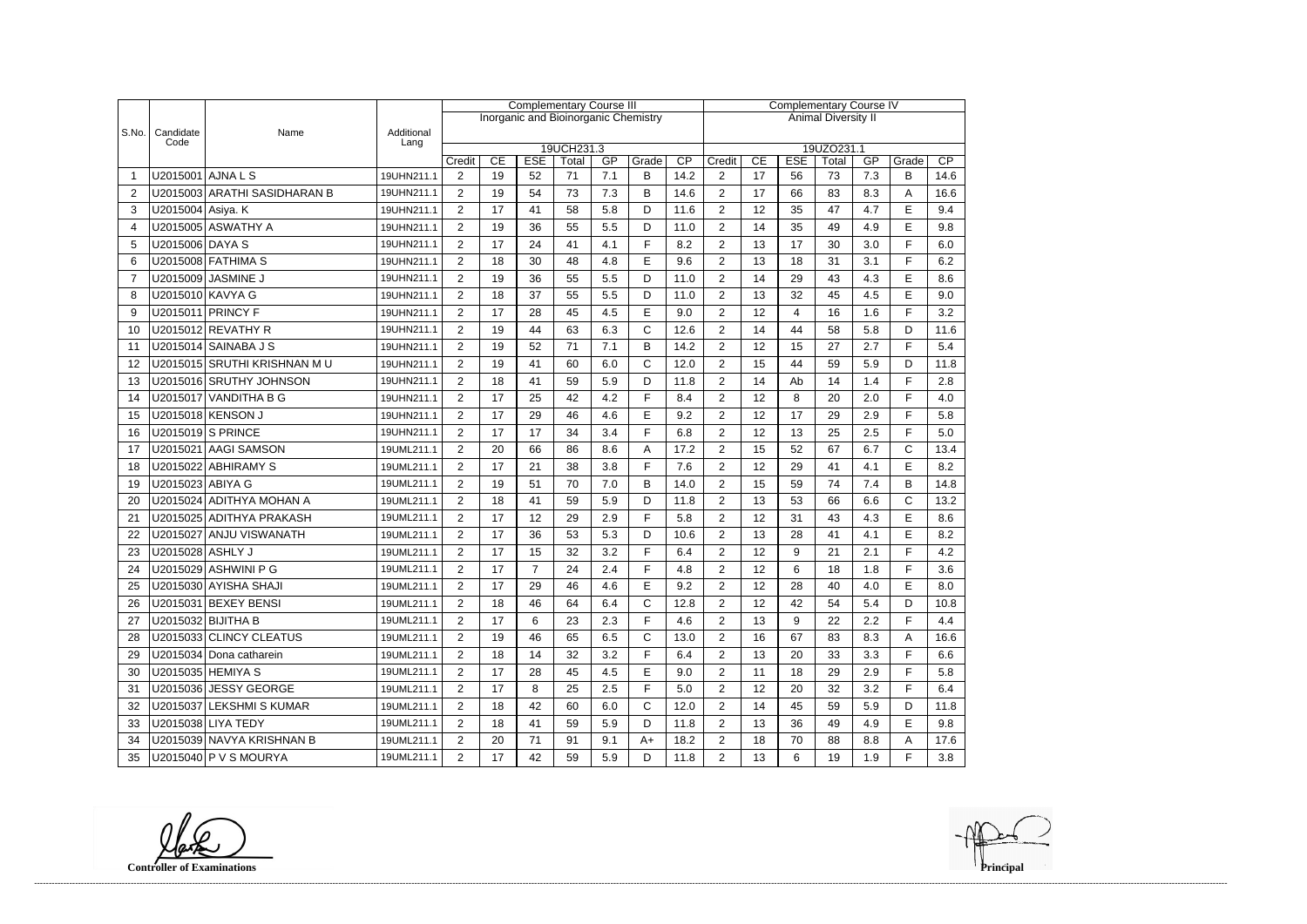|       |                    |                             |                    |                |    | <b>Complementary Course III</b> |            |     |                                      | <b>Complementary Course IV</b> |                |           |            |                            |     |       |                 |
|-------|--------------------|-----------------------------|--------------------|----------------|----|---------------------------------|------------|-----|--------------------------------------|--------------------------------|----------------|-----------|------------|----------------------------|-----|-------|-----------------|
|       |                    |                             |                    |                |    |                                 |            |     | Inorganic and Bioinorganic Chemistry |                                |                |           |            | <b>Animal Diversity II</b> |     |       |                 |
| S.No. | Candidate<br>Code  | Name                        | Additional<br>Lang |                |    |                                 |            |     |                                      |                                |                |           |            |                            |     |       |                 |
|       |                    |                             |                    |                |    |                                 | 19UCH231.3 |     |                                      |                                |                |           |            | 19UZO231.1                 |     |       |                 |
|       |                    |                             |                    | Credit         | CE | <b>ESE</b>                      | Total      | GP  | Grade                                | $\overline{CP}$                | Credit         | <b>CE</b> | <b>ESE</b> | Total                      | GP  | Grade | $\overline{CP}$ |
| 36    |                    | U2015041 PARVATHY S KUMAR   | 19UML211.1         | $\overline{2}$ | 19 | 39                              | 58         | 5.8 | D.                                   | 11.6                           | $\overline{2}$ | 16        | 42         | 58                         | 5.8 | D     | 11.6            |
| 37    |                    | U2015042   REHNA G          | 19UML211.1         | 2              | 19 | 70                              | 89         | 8.9 | A                                    | 17.8                           | $\overline{2}$ | 15        | 58         | 73                         | 7.3 | B     | 14.6            |
| 38    |                    | U2015043 SONIYA S RAJ       | 19UML211.1         | 2              | 20 | 62                              | 82         | 8.2 | A                                    | 16.4                           | 2              | 17        | 60         | 77                         | 7.7 | B     | 15.4            |
| 39    |                    | U2015045 ABHIMON A          | 19UML211.1         | $\overline{2}$ | 17 | 24                              | 41         | 4.1 | F.                                   | 8.2                            | $\overline{2}$ | 13        | 28         | 41                         | 4.1 | E     | 8.2             |
| 40    |                    | U2015047 AKHIL P S          | 19UML211.1         | $\overline{2}$ | 17 | 10                              | 27         | 2.7 |                                      | 5.4                            | $\overline{2}$ | 12        | 0          | 12                         | 1.2 | F.    | 2.4             |
| 41    | U2015048   AKHIL S |                             | 19UML211.1         | 2              | 17 | $\overline{2}$                  | 19         | 1.9 |                                      | 3.8                            | $\overline{2}$ | 12        | 28         | 40                         | 4.0 | E     | 8.0             |
| 42    |                    | U2015049 ANANDU M           | 19UML211.1         | $\overline{2}$ | 17 | 18                              | 35         | 3.5 | F.                                   | 7.0                            | $\overline{2}$ | 13        | 14         | 27                         | 2.7 | F.    | 5.4             |
| 43    |                    | U2015050 DEENU DEVARAJ      | 19UML211.1         | 2              | 18 | 21                              | 39         | 3.9 | Е                                    | 7.8                            | $\overline{2}$ | 12        | 11         | 23                         | 2.3 | F.    | 4.6             |
| 44    |                    | U2015051 JITHIN JOHN MOTHA  | 19UML211.1         | 2              | 17 | 14                              | 31         | 3.1 |                                      | 6.2                            | $\overline{2}$ | 13        | 28         | 41                         | 4.1 | E     | 8.2             |
| 45    |                    | U2015052 K G AMARNATH       | 19UML211.1         | $\overline{2}$ | 18 | 18                              | 36         | 3.6 | F.                                   | 7.2                            | $\overline{2}$ | 12        | 13         | 25                         | 2.5 | F.    | 5.0             |
| 46    |                    | U2015053 MIDHUL M           | 19UML211.1         | $\overline{2}$ | 17 | 32                              | 49         | 4.9 | E.                                   | 9.8                            | $\overline{2}$ | 12        | 32         | 44                         | 4.4 | E     | 8.8             |
| 47    |                    | U2015054 ROSHAN CHRISTOPHER | 19UML211.1         | $\overline{2}$ | 20 | 68                              | 88         | 8.8 | A                                    | 17.6                           | $\overline{2}$ | 17        | 70         | 87                         | 8.7 | A     | 17.4            |
| 48    | U2015055   SAJIN S |                             | 19UML211.1         | 2              | 19 | 52                              | 71         | 7.1 | B.                                   | 14.2                           | $\overline{2}$ | 15        | 57         | 72                         | 7.2 | B     | 14.4            |

 $\varphi$ 

**Controller of Examinations** 

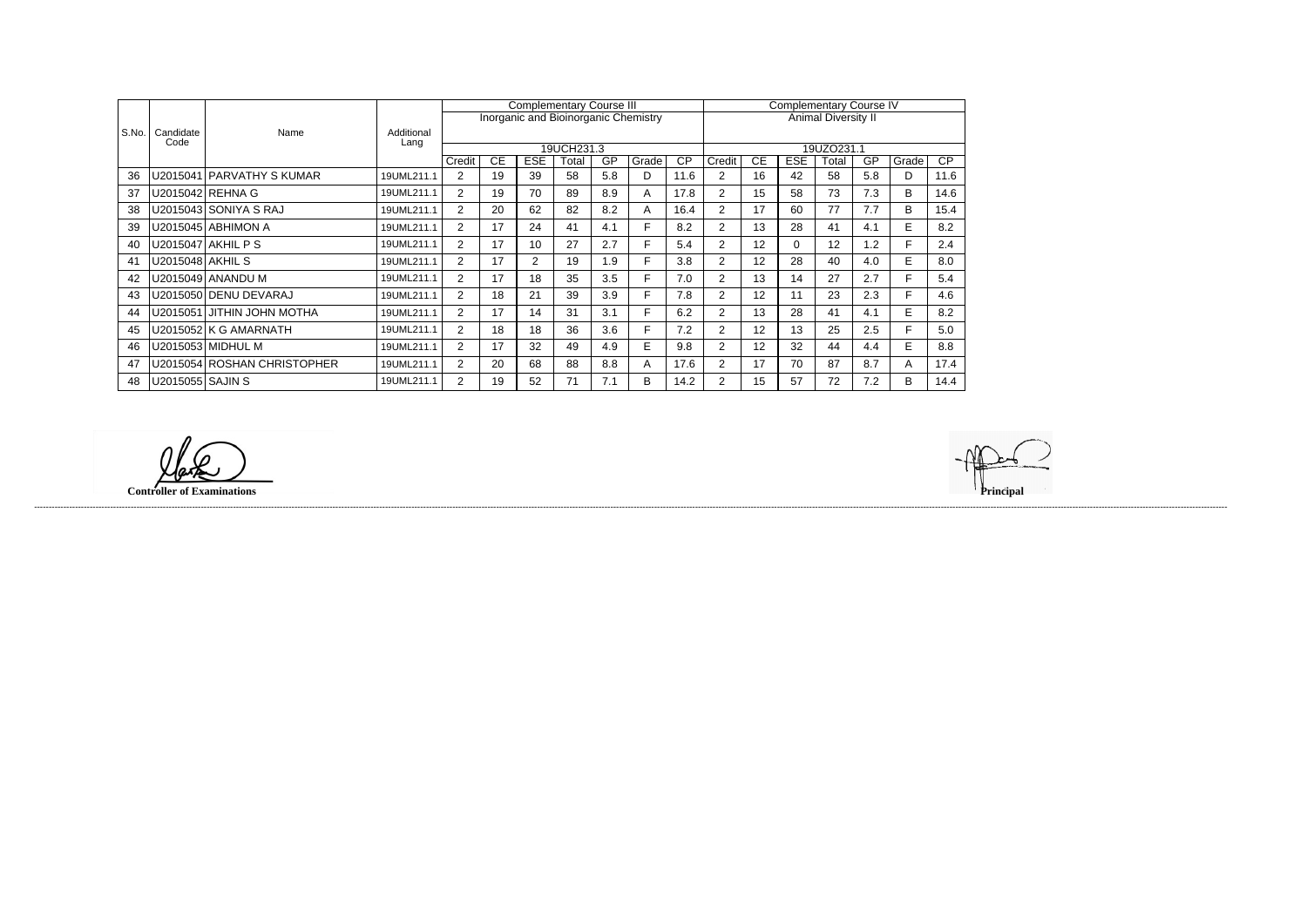|                |                   |                              |                    | Language Course V |    |            |       |     |              |                 |                          |                |              |               |
|----------------|-------------------|------------------------------|--------------------|-------------------|----|------------|-------|-----|--------------|-----------------|--------------------------|----------------|--------------|---------------|
|                |                   |                              |                    |                   |    |            |       |     |              |                 |                          |                |              |               |
| S.No.          | Candidate<br>Code | Name                         | Additional<br>Lang |                   |    |            |       |     |              |                 | Total                    | <b>SCPA</b>    | Grade        | Result        |
|                |                   |                              |                    | Credit            | CE | <b>ESE</b> | Total | GP  | Grade        | $\overline{CP}$ |                          |                |              |               |
| -1             | U2015001          | AJNA L S                     | 19UHN211.1         | 3                 | 20 | 76         | 96    | 9.6 | $A+$         | 28.8            | 137.5                    | 8.09           | A            | PASSED        |
| 2              |                   | U2015003 ARATHI SASIDHARAN B | 19UHN211.1         | 3                 | 20 | 75         | 95    | 9.5 | A+           | 28.5            | 138.0                    | 8.12           | Α            | PASSED        |
| 3              | U2015004 Asiya. K |                              | 19UHN211.1         | 3                 | 13 | 64         | 77    | 7.7 | B            | 23.1            | 114.7                    | 6.75           | C            | PASSED        |
| 4              |                   | U2015005 ASWATHY A           | 19UHN211.1         | 3                 | 20 | 69         | 89    | 8.9 | A            | 26.7            | 112.8                    | 6.64           | $\mathsf C$  | PASSED        |
| 5              | U2015006 DAYA S   |                              | 19UHN211.1         | 3                 | 10 | 15         | 25    | 2.5 | F            | 7.5             | $\blacksquare$           | $\blacksquare$ | F            | <b>FAILED</b> |
| 6              |                   | U2015008 FATHIMA S           | 19UHN211.1         | 3                 | 19 | 56         | 75    | 7.5 | B            | 22.5            |                          |                | F            | <b>FAILED</b> |
| $\overline{7}$ |                   | U2015009 JASMINE J           | 19UHN211.1         | 3                 | 19 | 70         | 89    | 8.9 | A            | 26.7            | 99.3                     | 5.84           | D            | PASSED        |
| 8              | U2015010 KAVYA G  |                              | 19UHN211.1         | 3                 | 20 | 71         | 91    | 9.1 | A+           | 27.3            | 114.3                    | 6.72           | C            | <b>PASSED</b> |
| 9              |                   | U2015011 PRINCY F            | 19UHN211.1         | 3                 | 18 | 50         | 68    | 6.8 | C            | 20.4            |                          |                | F            | <b>FAILED</b> |
| 10             |                   | U2015012 REVATHY R           | 19UHN211.1         | 3                 | 18 | 64         | 82    | 8.2 | Α            | 24.6            | 118.9                    | 6.99           | C            | PASSED        |
| 11             |                   | U2015014 SAINABA J S         | 19UHN211.1         | 3                 | 14 | 63         | 77    | 7.7 | В            | 23.1            |                          | ÷              | F            | <b>FAILED</b> |
| 12             |                   | U2015015 SRUTHI KRISHNAN MU  | 19UHN211.1         | 3                 | 19 | 65         | 84    | 8.4 | Α            | 25.2            | 120.9                    | 7.11           | B            | <b>PASSED</b> |
| 13             |                   | U2015016 SRUTHY JOHNSON      | 19UHN211.1         | 3                 | 17 | 61         | 78    | 7.8 | B            | 23.4            | $\overline{\phantom{a}}$ |                | F            | <b>FAILED</b> |
| 14             |                   | U2015017 VANDITHA B G        | 19UHN211.1         | 3                 | 15 | 49         | 64    | 6.4 | $\mathsf{C}$ | 19.2            | $\blacksquare$           |                | F            | <b>FAILED</b> |
| 15             |                   | U2015018 KENSON J            | 19UHN211.1         | 3                 | 13 | 54         | 67    | 6.7 | C            | 20.1            | $\blacksquare$           | $\blacksquare$ | F            | <b>FAILED</b> |
| 16             |                   | U2015019 S PRINCE            | 19UHN211.1         | 3                 | 10 | 64         | 74    | 7.4 | B            | 22.2            |                          |                | F            | <b>FAILED</b> |
| 17             |                   | U2015021 AAGI SAMSON         | 19UML211.1         | 3                 | 19 | 61         | 80    | 8.0 | A            | 24.0            | 134.0                    | 7.88           | B            | <b>PASSED</b> |
| 18             |                   | U2015022 ABHIRAMY S          | 19UML211.1         | 3                 | 19 | 55         | 74    | 7.4 | В            | 22.2            |                          |                | F            | <b>FAILED</b> |
| 19             | U2015023 ABIYA G  |                              | 19UML211.1         | 3                 | 19 | 60         | 79    | 7.9 | B            | 23.7            | 130.0                    | 7.65           | B            | PASSED        |
| 20             |                   | U2015024 ADITHYA MOHAN A     | 19UML211.1         | 3                 | 19 | 50         | 69    | 6.9 | C            | 20.7            | 112.4                    | 6.61           | $\mathsf{C}$ | PASSED        |
| 21             |                   | U2015025 ADITHYA PRAKASH     | 19UML211.1         | 3                 | 19 | 38         | 57    | 5.7 | D            | 17.1            | $\blacksquare$           | $\sim$         | F            | <b>FAILED</b> |
| 22             |                   | U2015027 ANJU VISWANATH      | 19UML211.1         | 3                 | 19 | Ab         | 19    | 1.9 | F            | 5.7             | $\blacksquare$           | $\overline{a}$ | F            | <b>FAILED</b> |
| 23             | U2015028 ASHLY J  |                              | 19UML211.1         | 3                 | 19 | 41         | 60    | 6.0 | C            | 18.0            | $\blacksquare$           |                | F            | <b>FAILED</b> |
| 24             |                   | U2015029 ASHWINI P G         | 19UML211.1         | 3                 | 19 | 47         | 66    | 6.6 | $\mathsf{C}$ | 19.8            |                          |                | F            | <b>FAILED</b> |
| 25             |                   | U2015030 AYISHA SHAJI        | 19UML211.1         | 3                 | 19 | 52         | $71$  | 7.1 | B            | 21.3            | 97.5                     | 5.74           | D            | PASSED        |
| 26             |                   | U2015031 BEXEY BENSI         | 19UML211.1         | 3                 | 19 | 55         | 74    | 7.4 | B            | 22.2            | 118.0                    | 6.94           | C            | <b>PASSED</b> |
| 27             |                   | U2015032 BIJITHA B           | 19UML211.1         | 3                 | 19 | 42         | 61    | 6.1 | $\mathsf{C}$ | 18.3            | $\sim$                   | $\mathbf{r}$   | F            | <b>FAILED</b> |
| 28             |                   | U2015033 CLINCY CLEATUS      | 19UML211.1         | 3                 | 19 | 60         | 79    | 7.9 | B            | 23.7            | 124.6                    | 7.33           | B            | <b>PASSED</b> |
| 29             |                   | U2015034 Dona catharein      | 19UML211.1         | 3                 | 20 | 45         | 65    | 6.5 | $\mathsf{C}$ | 19.5            | $\sim$                   | $\blacksquare$ | F            | <b>FAILED</b> |
| 30             |                   | U2015035 HEMIYA S            | 19UML211.1         | 3                 | 19 | 60         | 79    | 7.9 | B            | 23.7            | $\sim$                   | $\blacksquare$ | F            | <b>FAILED</b> |
| 31             |                   | U2015036 JESSY GEORGE        | 19UML211.1         | 3                 | 19 | 57         | 76    | 7.6 | B            | 22.8            | $\sim$                   | $\blacksquare$ | F            | <b>FAILED</b> |
| 32             |                   | U2015037 LEKSHMI S KUMAR     | 19UML211.1         | 3                 | 19 | 60         | 79    | 7.9 | В            | 23.7            | 111.7                    | 6.57           | C            | PASSED        |
| 33             |                   | U2015038 LIYA TEDY           | 19UML211.1         | 3                 | 19 | 43         | 62    | 6.2 | С            | 18.6            | 112.5                    | 6.62           | С            | PASSED        |
| 34             |                   | U2015039 NAVYA KRISHNAN B    | 19UML211.1         | 3                 | 19 | 62         | 81    | 8.1 | A            | 24.3            | 144.1                    | 8.48           | Α            | <b>PASSED</b> |
| 35             |                   | $ U2015040 $ P V S MOURYA    | 19UML211.1         | 3                 | 19 | 43         | 62    | 6.2 | $\mathsf{C}$ | 18.6            | $\blacksquare$           | $\sim$         | F.           | FAILED        |

**Controller of Examinations**